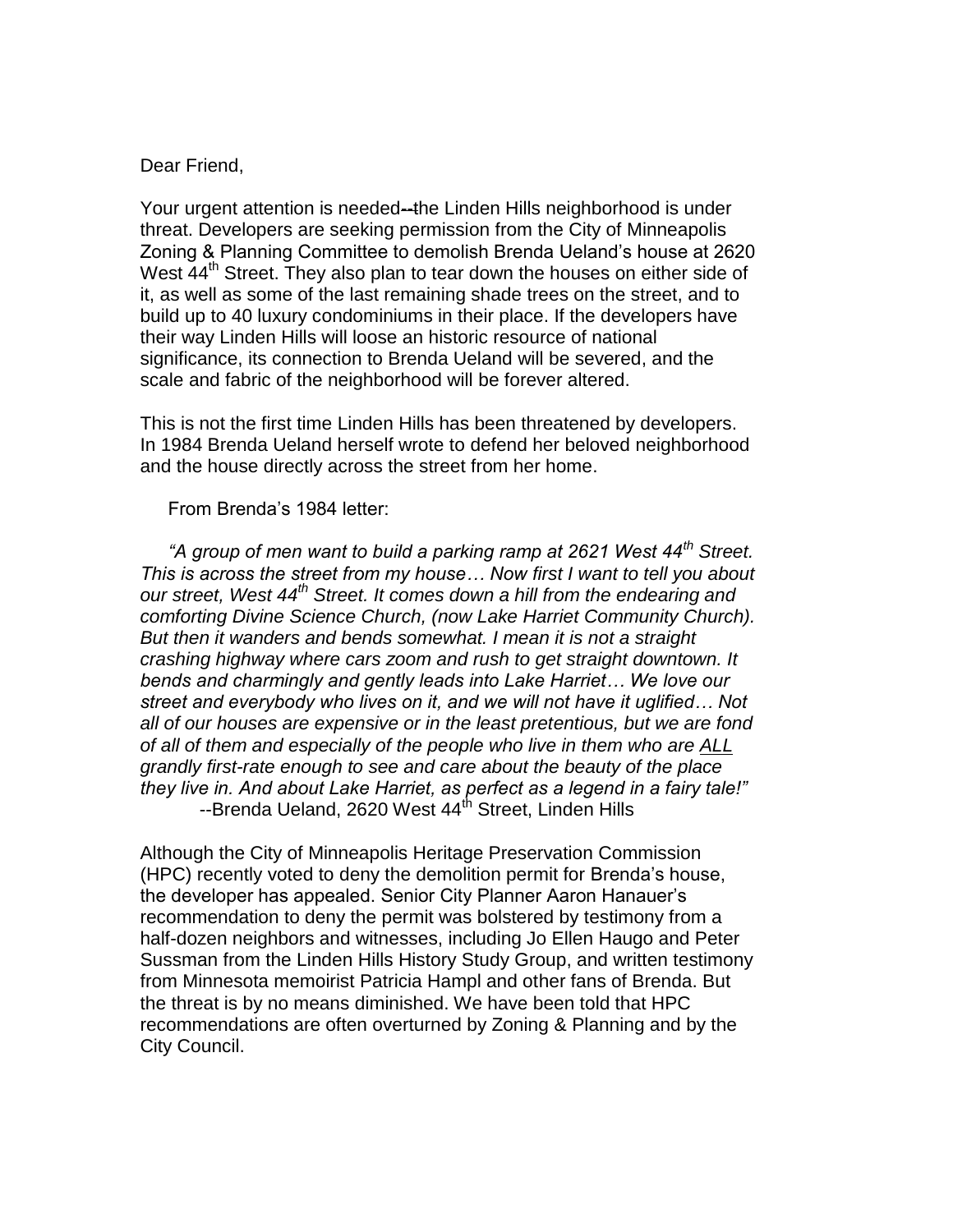The developer's appeal will be heard on March 16 at 9:30 a.m. at the Zoning & Planning Committee meeting, which is a public hearing. Following that meeting the committee will make a recommendation to the full City Council. According to Hanauer it's vital that advocates for the preservation of Brenda's house be at the Z&P meeting on March 16, (Room 317, City Hall, 350 South  $5<sup>th</sup>$  Street).

Some will say, "But I'm all for density." So are we. We love the walking streets of great cities, like Little Italy in New York City, or the Left Bank in Paris. But adding up to 40 condominiums to West  $44<sup>th</sup>$  Street is not the kind of density promised by the "new urbanism." Adding so many new residences to Linden Hills means adding at least as many cars to the neighborhood's already congested streets.

According to experienced neighborhood preservationist Madeline Douglass, "The builders who bought Brenda's house outbid other interested buyers… they've torn down and replaced other houses in Linden Hills… Linden Hills has been the focus of a very aggressive group of investors who consider Brenda's house just another acquisition to add to their profits…."

We hope you will join us by speaking out against the demolition of Brenda Ueland's house. If you care about preserving Brenda Ueland's legacy, or the character of the Linden Hills neighborhood, or the few remaining shade trees, or the few remaining on-street parking places on West 44th Street, please join us at the meeting on March 16.

In the meantime please help us reach our elected representatives and express your concern that the integrity of the neighborhood be given a higher priority than the profits of developers. If the Brenda Ueland house with its long association with one of Minnesota's most beloved writers, activists, and women's advocates is destroyed, it will leave a hole in the heart of Linden Hills.

A list with contact numbers is provided below. If you write a letter, please send us a copy.

Many thanks for your interest and concern,

Sincerely,

Eric Utne 612-325-3697-c [ericutne@aol.com](mailto:ericutne@aol.com)